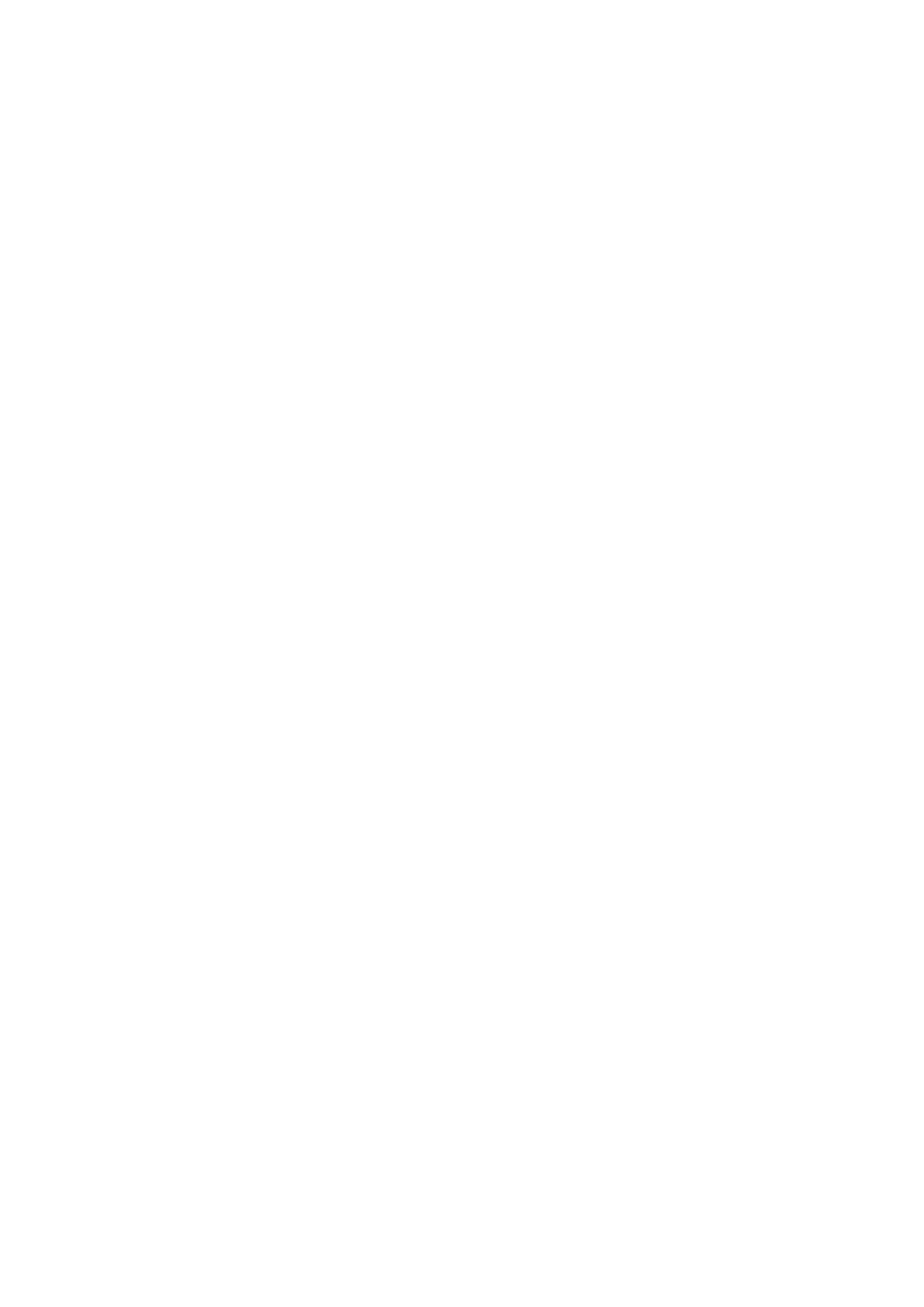# **TABLE OF CONTENTS 25 JUNE 2020**

| <b>Business</b> |                |                                                                                       | Page No. |
|-----------------|----------------|---------------------------------------------------------------------------------------|----------|
| 1.              |                | <b>Meeting Conduct</b>                                                                | 5        |
|                 | 1.1            | <b>Karakia</b>                                                                        | 5        |
|                 | 1.2            | <b>Apologies</b>                                                                      | 5        |
|                 |                | 1.3 Conflict of Interest Declarations                                                 | 5        |
|                 |                | <b>1.4 Confirmation of Minutes</b>                                                    | 5        |
|                 | 1.5            | <b>Tawa Community Board Service Award</b>                                             | 5        |
|                 | 1.6            | <b>Public Participation</b>                                                           | 5        |
|                 | 1.7            | Items not on the Agenda                                                               | 5        |
| 2.              |                | <b>Oral Reports</b>                                                                   | 6        |
|                 | 2.1            | Oral Reports 25 June 2020                                                             | 6        |
| 3.              | <b>Reports</b> |                                                                                       | 8        |
|                 | 3.1            | <b>Resource Consent Applications and Approvals for 11</b><br>May 2020 to 15 June 2020 | 8        |
|                 |                | 3.2 Tawa Community Board Discretionary fund - Monthly<br><b>Allocations 2019/2020</b> | 8        |
|                 | 3.3            | <b>Forward Programme</b>                                                              | 9        |
| 4.              |                | <b>Committee Reports</b>                                                              | 10       |
|                 | 4.1            | <b>Current &amp; Upcoming Consultation and Engagements</b>                            | 10       |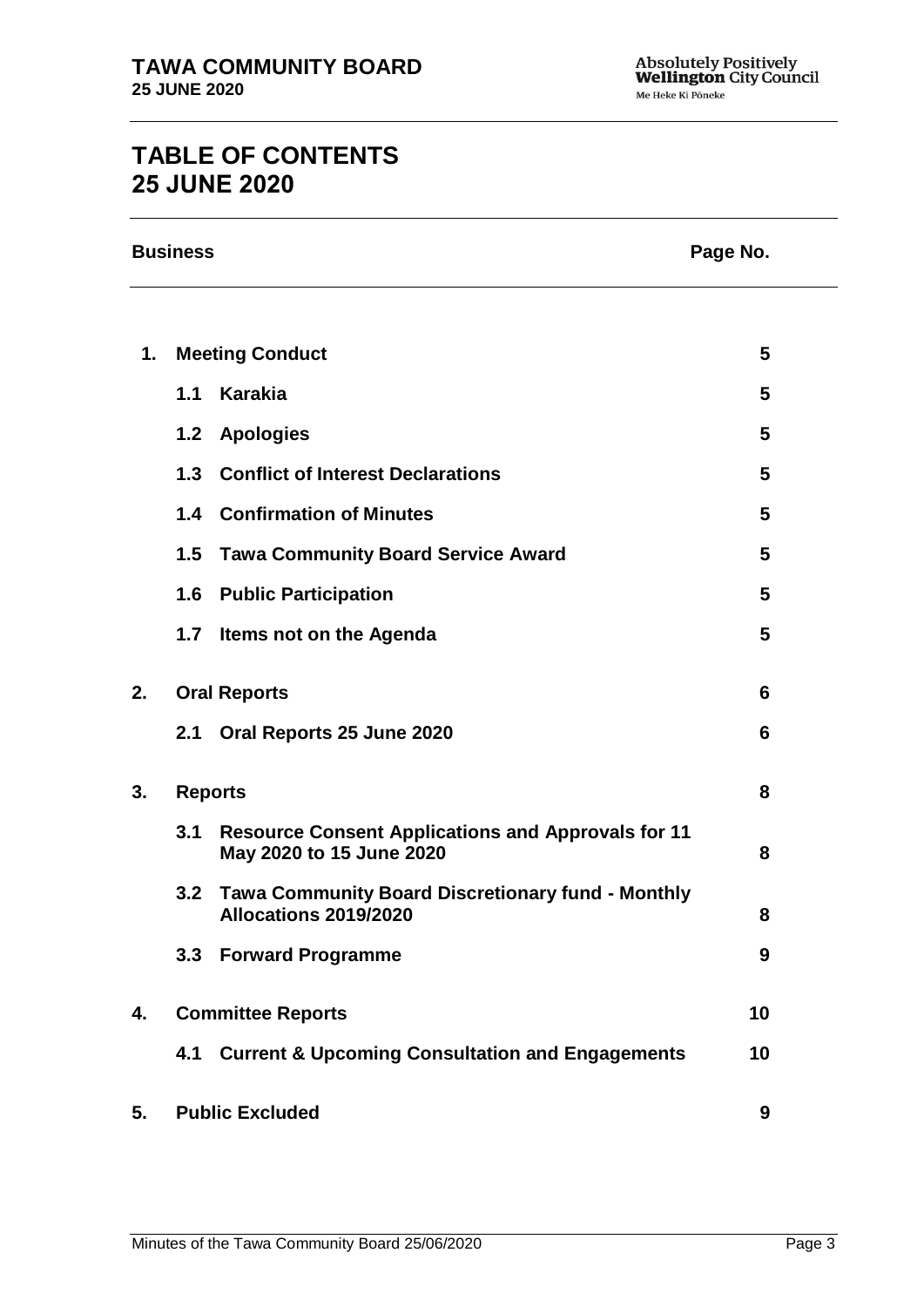| 5.1 Proposed Part Disposal in Exchange for Surrender of<br><b>Easement Right - Tawa</b> | 9 |
|-----------------------------------------------------------------------------------------|---|
| 5.2 Proposed Land Acquisition                                                           | 9 |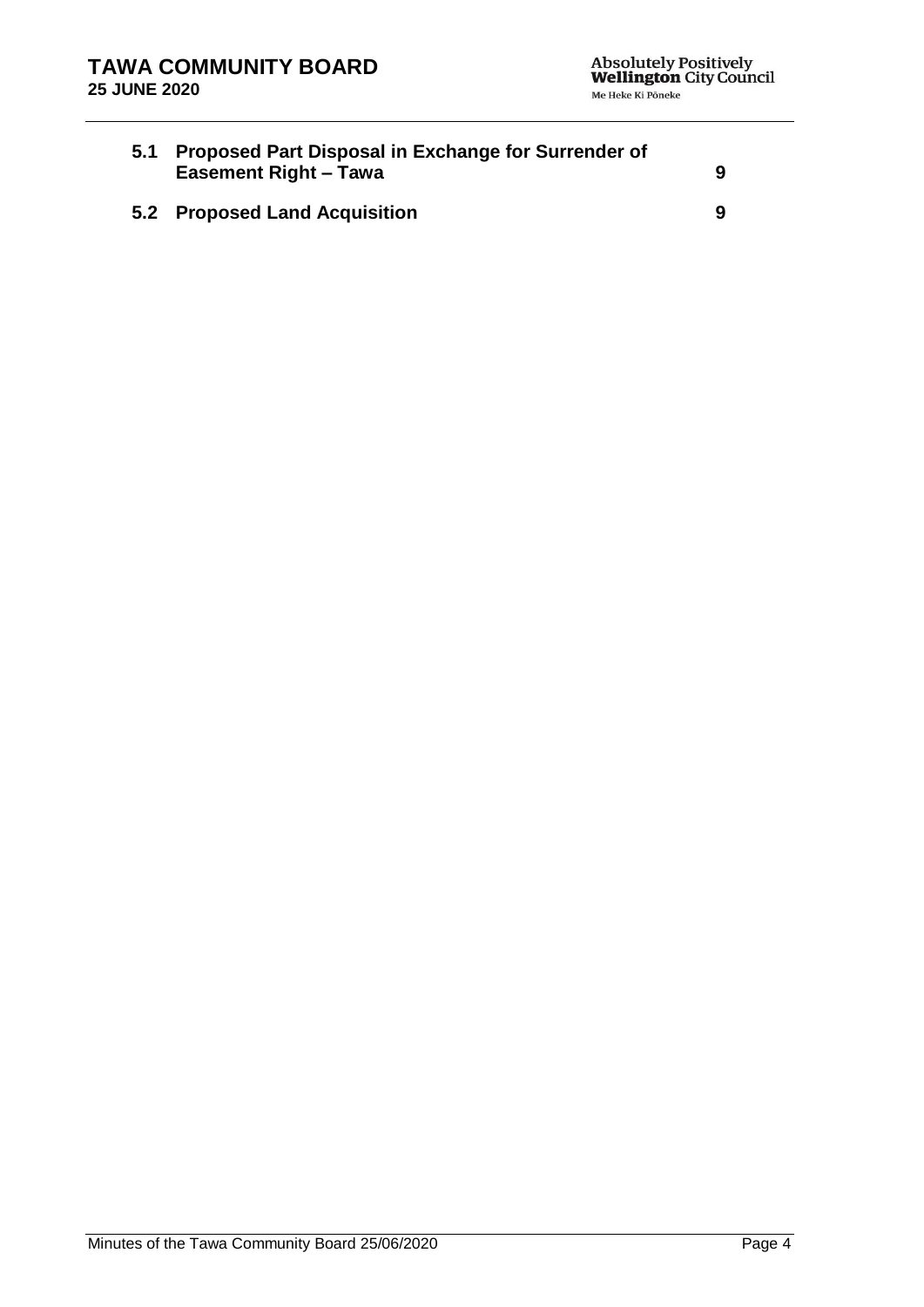# <span id="page-4-0"></span>**1 Meeting Conduct**

### **1. 1 Karakia**

The Chairperson opened the meeting at 7.00pm with the following Karakia:

**Kia hora te marino Kia whakapapa pounamu te moana Hei huarahi mā tatou I te rangi nei Aroha atu, aroha mai Tātou i a tātou katoa.**

May peace be widespread. May the sea be like greenstone; a pathway for all of us this day. Let us show respect for each other, love for one another.

### <span id="page-4-1"></span>**1. 2 Apologies**

No apologies were received.

### <span id="page-4-2"></span>**1. 3 Conflict of Interest Declarations**

No conflicts of interest were declared.

### <span id="page-4-3"></span>**1. 4 Confirmation of Minutes**

#### **Moved Robyn Parkinson, seconded Richard Herbert**

### **Resolved**

That the Tawa Community Board:

1. Approves the minutes of the Tawa Community Board Meeting held on 28 May 2020, having been circulated, that they be taken as read and confirmed as an accurate record of that meeting.

**Carried**

### <span id="page-4-4"></span>**1. 5 Tawa Community Board Service Award**

There was no service award recipient.

#### <span id="page-4-5"></span>**1. 6 Public Participation**

There were no public participants received.

### <span id="page-4-6"></span>**1. 7 Items not on the Agenda**

There are no new items on the Agenda.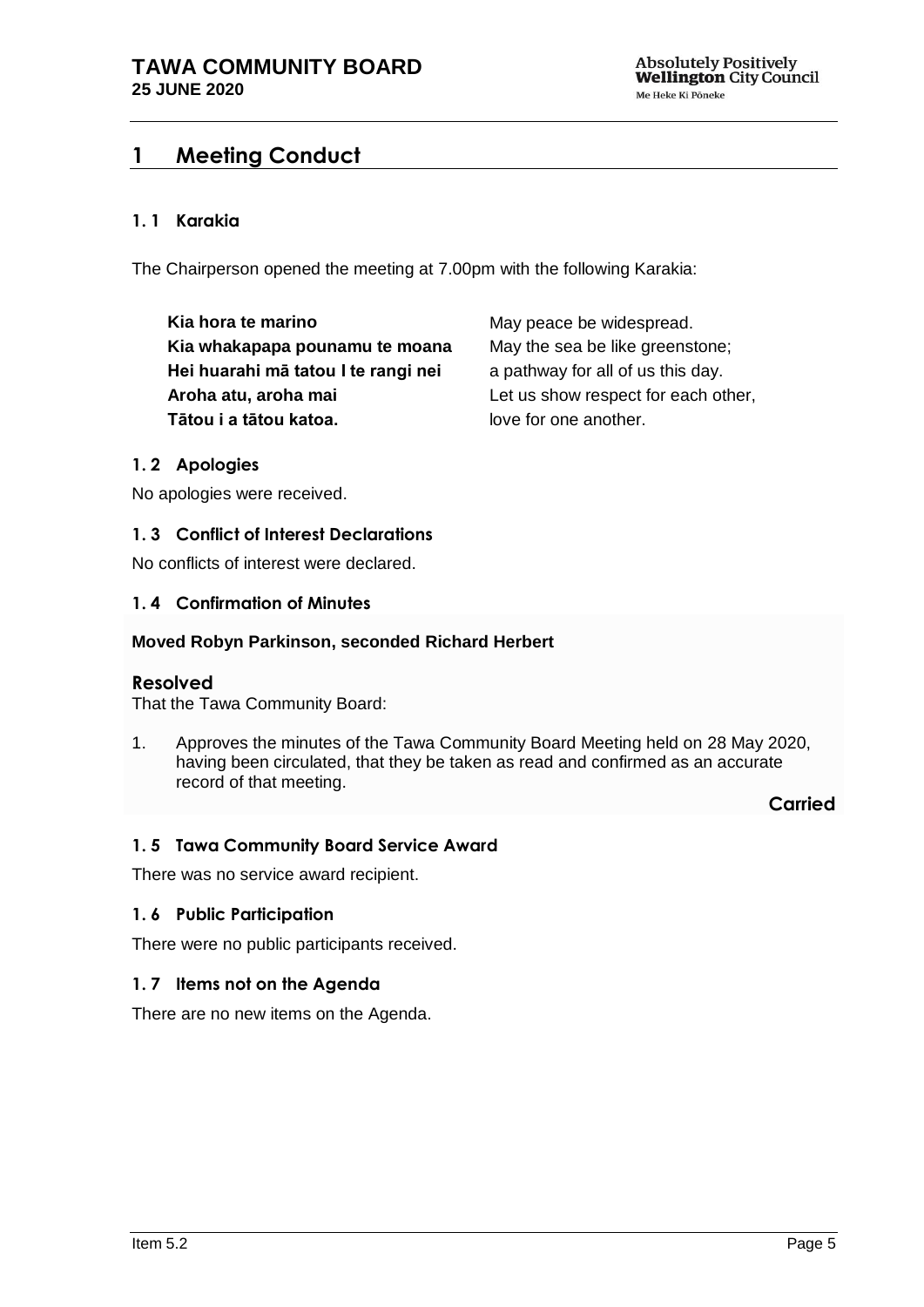# <span id="page-5-0"></span>**2. Oral Reports**

### **2.a Fire Update - Dean Tutton (Chief Fire Office)**

Dean Tutton provided an update to the board on the activity in Tawa Community.

### **2.b Tawa Business Group - Darcy Brittliff (Tawa Business Group Chair)**

Darcy Brittliff updated the board on what they have been doing in the community.

### **2.c Linden Development Programme Reset - Gisella Carr (Head of Arts, Culture and Community Services) via zoom**

Gisella Carr updated the board on the Linden development programme reset.

### **2.d Tawa Community Board Grants Subcommittee - Jackson Lacy (Tawa Community Board Member)**

Jackson Lacy updated the board on the Tawa Community Grants Subcommittee meeting.

### **2.e Tawa Community Board members' updates**

Tawa Community Board members' updates report is being recorded before each meeting..

### <span id="page-5-1"></span>**2.1 Oral Reports 25 June 2020**

### **Moved Steph Knight, seconded Jill Day**

### **Resolved**

That the Tawa Community Board:

- 1. Receives the information.
- 2. Thanks the presenters for their oral reports.

**Carried**

**Secretarial Note:** Pursuant to Standing Orders 3.9.2, the Chairperson re-ordered item 5 – Public Excluded to be taken at this time.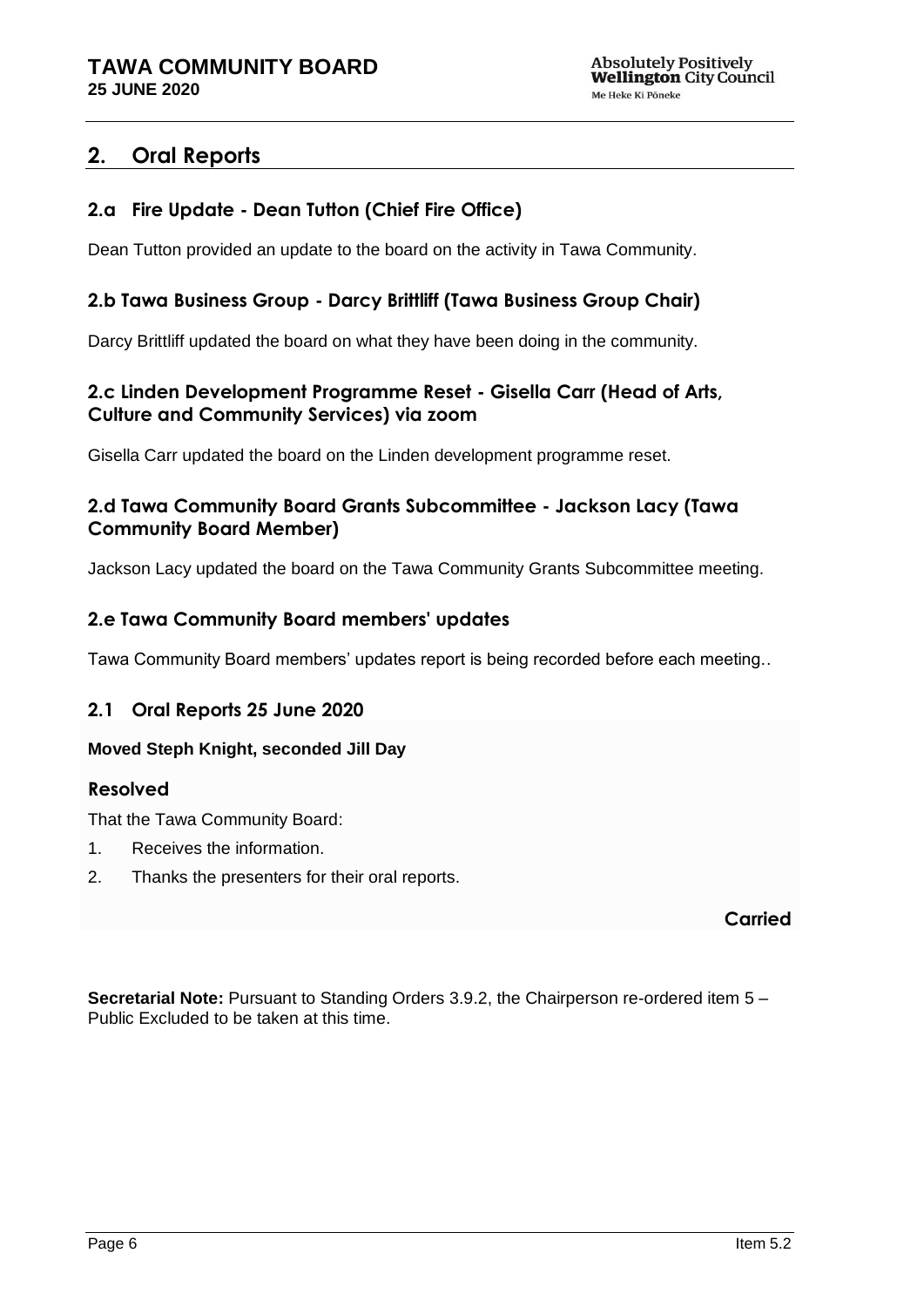# **5. Public Excluded**

### **Moved Malcolm Sparrow, seconded Jackson Lacy**

### **Resolved**

That the Tawa Community Board:

1. Pursuant to the provisions of the Local Government Official Information and Meetings Act 1987, exclude the public from the following part of the proceedings of this meeting namely:

| General subject of the matter to<br>be considered |                                                                                 | Reasons for passing this<br>resolution in relation to each<br>matter                                                                                                                                                                                                                            | Ground(s) under section 48(1)<br>for the passing of this resolution                                                                                                                         |
|---------------------------------------------------|---------------------------------------------------------------------------------|-------------------------------------------------------------------------------------------------------------------------------------------------------------------------------------------------------------------------------------------------------------------------------------------------|---------------------------------------------------------------------------------------------------------------------------------------------------------------------------------------------|
| 5.1                                               | Proposed Part Disposal in<br>Exchange for Surrender of<br>Easement Right - Tawa | 7(2)(j)<br>The withholding of the information<br>is necessary to prevent the<br>disclosure or use of official<br>information for improper gain or<br>improper advantage.                                                                                                                        | s48(1)(a)<br>That the public conduct of this item<br>would be likely to result in the<br>disclosure of information for which<br>good reason for withholding would<br>exist under Section 7. |
| 5.2                                               | Proposed Land Acquisition                                                       | 7(2)(b)(ii)<br>The withholding of the information<br>is necessary to protect information<br>where the making available of the<br>information would be likely<br>unreasonably to prejudice the<br>commercial position of the person<br>who supplied or who is the subject<br>of the information. | s48(1)(a)<br>That the public conduct of this item<br>would be likely to result in the<br>disclosure of information for which<br>good reason for withholding would<br>exist under Section 7. |

**Carried**

The meeting went into public excluded session at 8.10pm.

The meeting returned from public excluded session at 9.25pm.

The public meeting resumed.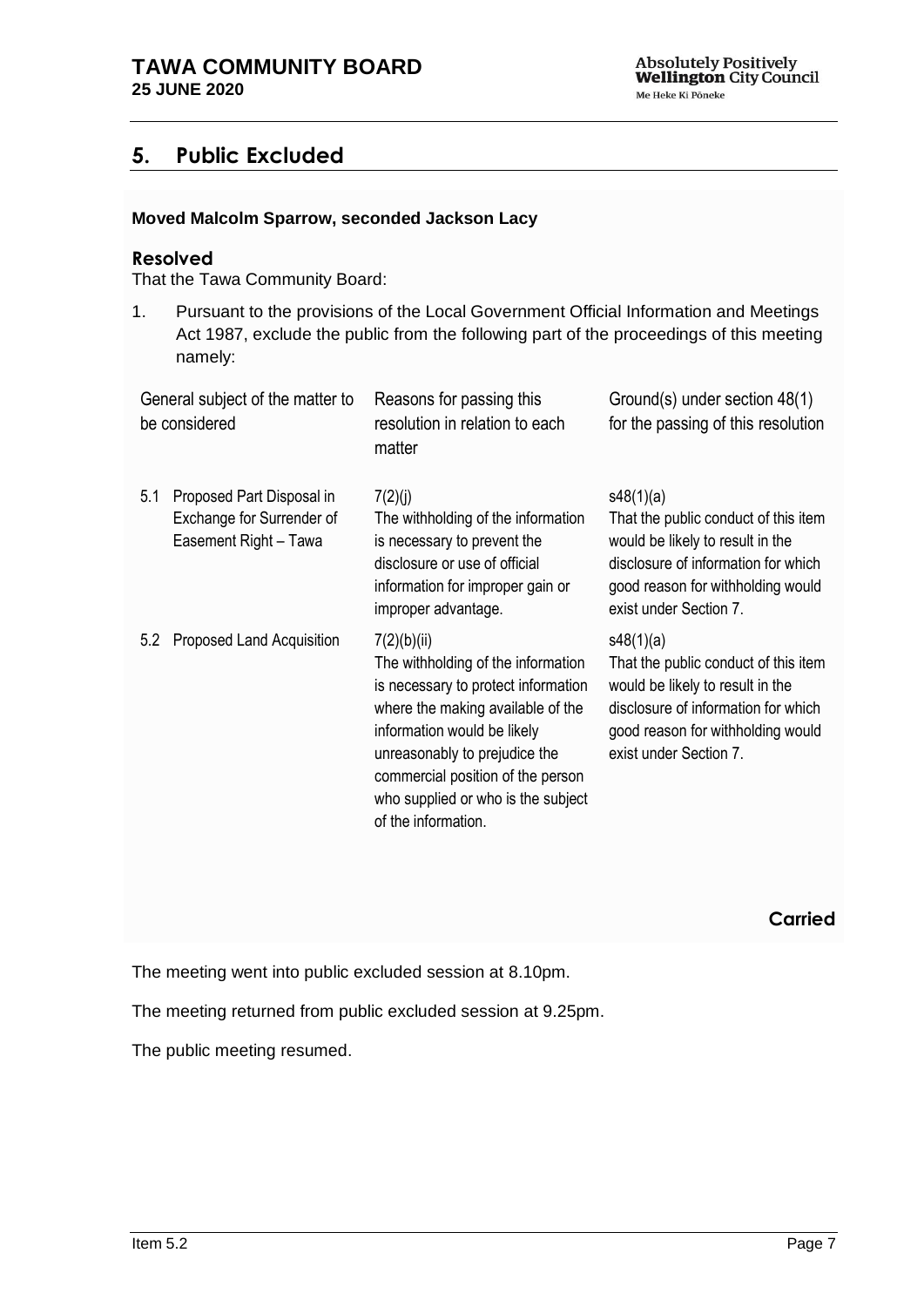## <span id="page-7-0"></span>**3. Reports**

<span id="page-7-1"></span>**3.1 Resource Consent Applications and Approvals for 11 May 2020 to 15 June 2020**

### **Moved Robyn Parkinson, seconded Graeme Hansen**

### **Resolved**

That the Tawa Community Board:

1. Receives the information.

**Carried**

### <span id="page-7-2"></span>**3.2 Tawa Community Board Discretionary fund - Monthly Allocations 2019/2020**

### **Moved Robyn Parkinson, seconded Jackson Lacy**

### **Resolved**

That the Tawa Community Board:

- 1. Receives the information.
- 2. Approves the allocation of **\$7,406.31** be funded from the Tawa Community Board Discretionary Fund 2019/2020 for the following items:

| a. For Te Roopu Raranga to farewell Denise                  | \$60.00                                                             |
|-------------------------------------------------------------|---------------------------------------------------------------------|
| b. Community Wellbeing initiative                           | \$2000.00                                                           |
| c. Manaaki Group of Tawa College/PTA                        | \$1000.00                                                           |
| e Wharekura at Tawa College                                 | \$2,500.00                                                          |
| $\epsilon$ . The set of $\epsilon$ is the set of $\epsilon$ | $\mathbf{A} \mathbf{A} \mathbf{A} \mathbf{A} \mathbf{A} \mathbf{A}$ |

#### f. Tawa Borough Scholarship **\$846.31**

### **Moved Graeme Hansen seconded Malcolm Sparrow, the following amendment:**

That the Tawa Community Board:

g. Allocate funding to the Hanging Baskets of \$1000.00.

**Lost**

**Secretarial Note:** The remaining \$1000 was reallocated to the Wharekura at Tawa College and the motion to allocate the remaining funds of \$1000 were voted by the Board as follows:

### **Moved Steph Knight, seconded Jill Day the following amendment:**

### **Resolved**

That the Tawa Community Board:

1. Allocate additional funds of \$1000.00 towards Wharekura at Tawa College

## **Carried**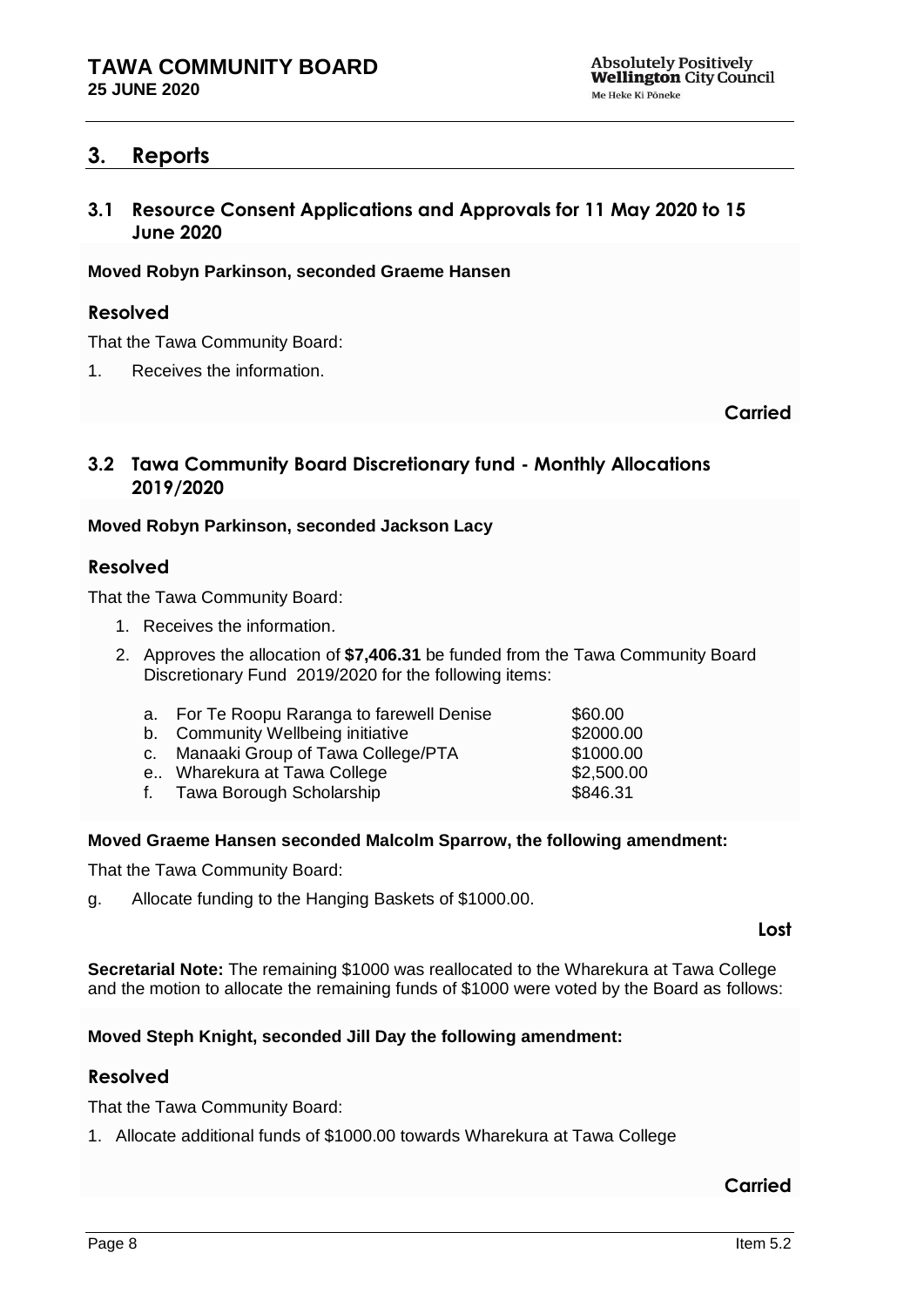**Secretarial Note:** Pursuant to Standing Orders 3.17.5, Councillor Malcolm Sparrow and Board member Graeme Hansen requested that their votes against this amendment be recorded.

### **Moved Robyn Parkinson, seconded Jackson Lacy the following substantive motion**

### **Resolved**

That the Tawa Community Board:

- 1. Receives the information.
- 2. Approves the allocation of **\$7,406.31** be funded from the Tawa Community Board Discretionary Fund 2019/2020 for the following items:
- a. For Te Roopu Raranga to farewell Denise \$60.00 b. Community Wellbeing initiative **\$2000.00** c. Manaaki Group of Tawa College/PTA \$1000.00 e. Wharekura at Tawa College **\$3,500.00** f. Tawa Borough Scholarship **\$846.31**

**Total:** \$7406.31

### **Carried**

**Secretarial Note:** Pursuant to Standing Order 3.11.7, the motion was taken in parts and pursuant to Standing Orders 3.17.5 Councillor Malcolm Sparrow and Board member Graeme Hansen requested that their votes against to be recorded.

(Graeme Hansen left the meeting at 9.30pm)

### <span id="page-8-0"></span>**3.3 Forward Programme**

### **Moved Robyn Parkinson, seconded Anna Scott**

### **Resolved**

That the Tawa Community Board:

- 1. Receive the information.
- 2. Approve its current draft work programme subject to any alterations, additions or deletions deemed necessary.

**Carried**